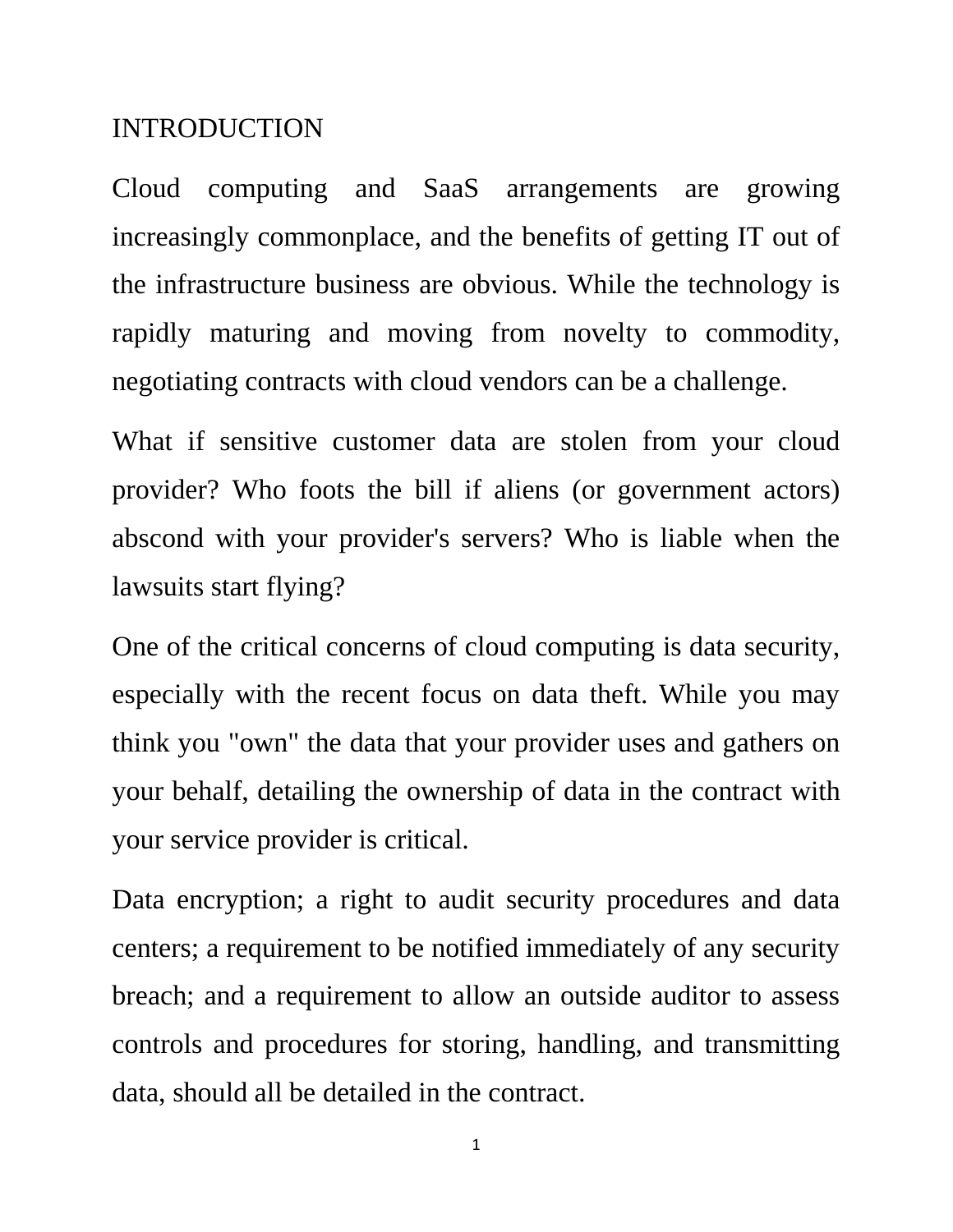Ownership of data is not be left to assumptions. The contract should clearly state that all data are owned by the client and contain a provision that, at the termination of the contract, the provider should agree to deliver a copy of client data and permanently destroy all copies of the data in its possession.

We have all seen the dreaded "limitation on liability" clause in everything from amusement parks to complex vendor contracts, and working in the cloud is no exception. The first iteration of a contract is always in favor of the drafting party, and cloud vendor contracts are no exception, especially around limitation on liability clauses.

The provider typically includes a provision that limits its liability to a fixed amount, often based on fees paid to the provider. If you are served with an expensive lawsuit related to a customer data breach, or suffer damages to your business when the provider has a technical problem, this is unlikely to cover the damages if the breach or outage was a result of the cloud provider's negligence. With SaaS fees falling to commodity prices, a liability based only on fees paid to the provider can leave your company overly exposed.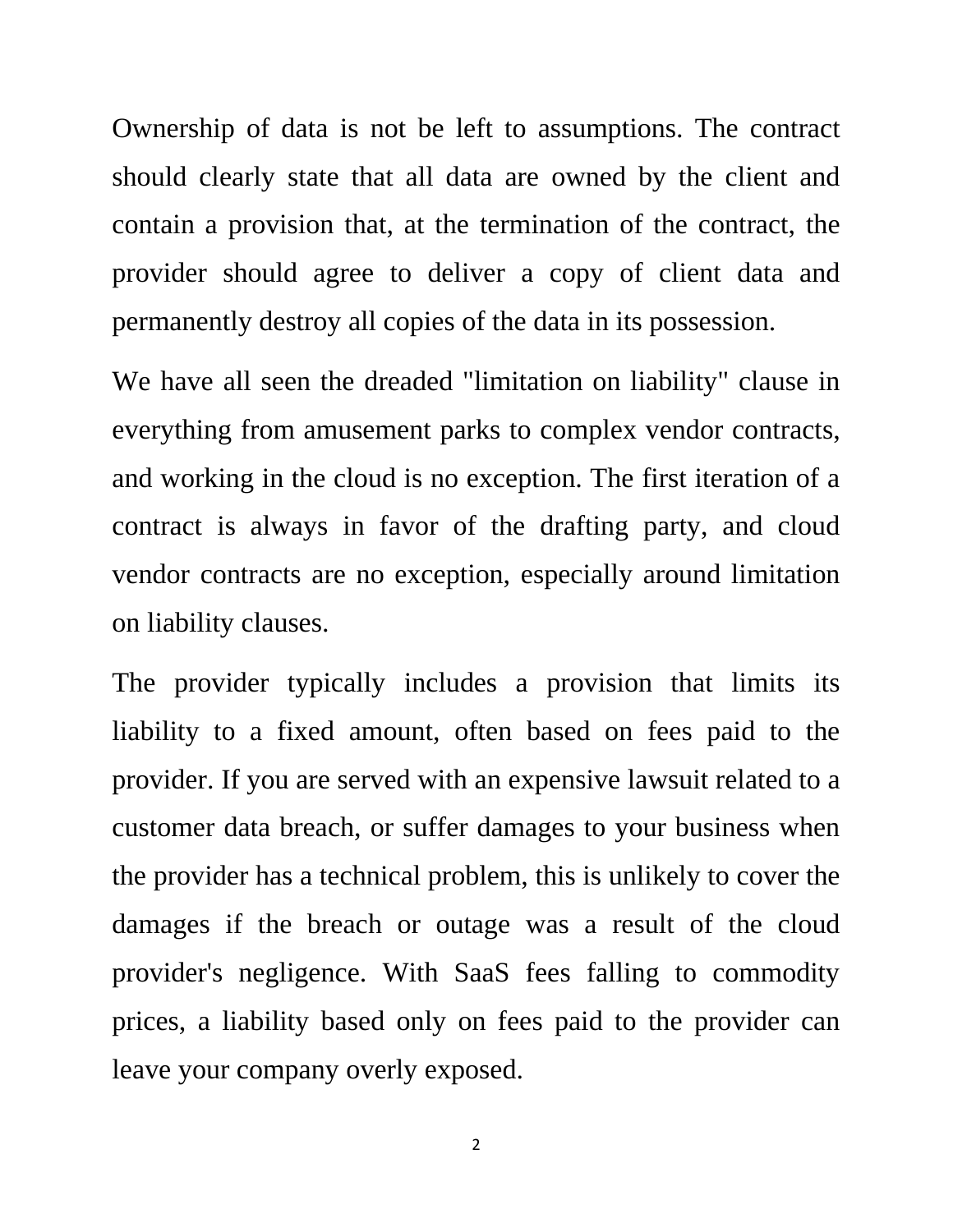In today's data-dependent world, businesses must work smarter and faster to stand out from the competition, deliver new products, and achieve results. Regardless of industry, geography or size, now is the time to consider what you need from your data in order to succeed in this new business landscape, and what you must do to ensure these needs are met. For instance, the new Intel® Xeon® Scalable processors have been designed to accelerate analytics as well as artificial intelligence, providing a more scalable, agile, and efficient platform with increased security features for all enterprise use cases.

Force majeure clauses (sometimes called "Acts of God") are unforeseen circumstances that would prevent the cloud provider from delivering on their promised services, oftentimes services for which you have paid in advance.

These scenarios could range from the relatively mundane-such as a key communications link being severed by a wanton backhoe-to all manner of natural disasters, terrorist incidents, and yes, even little green men from Mars shutting down your provider.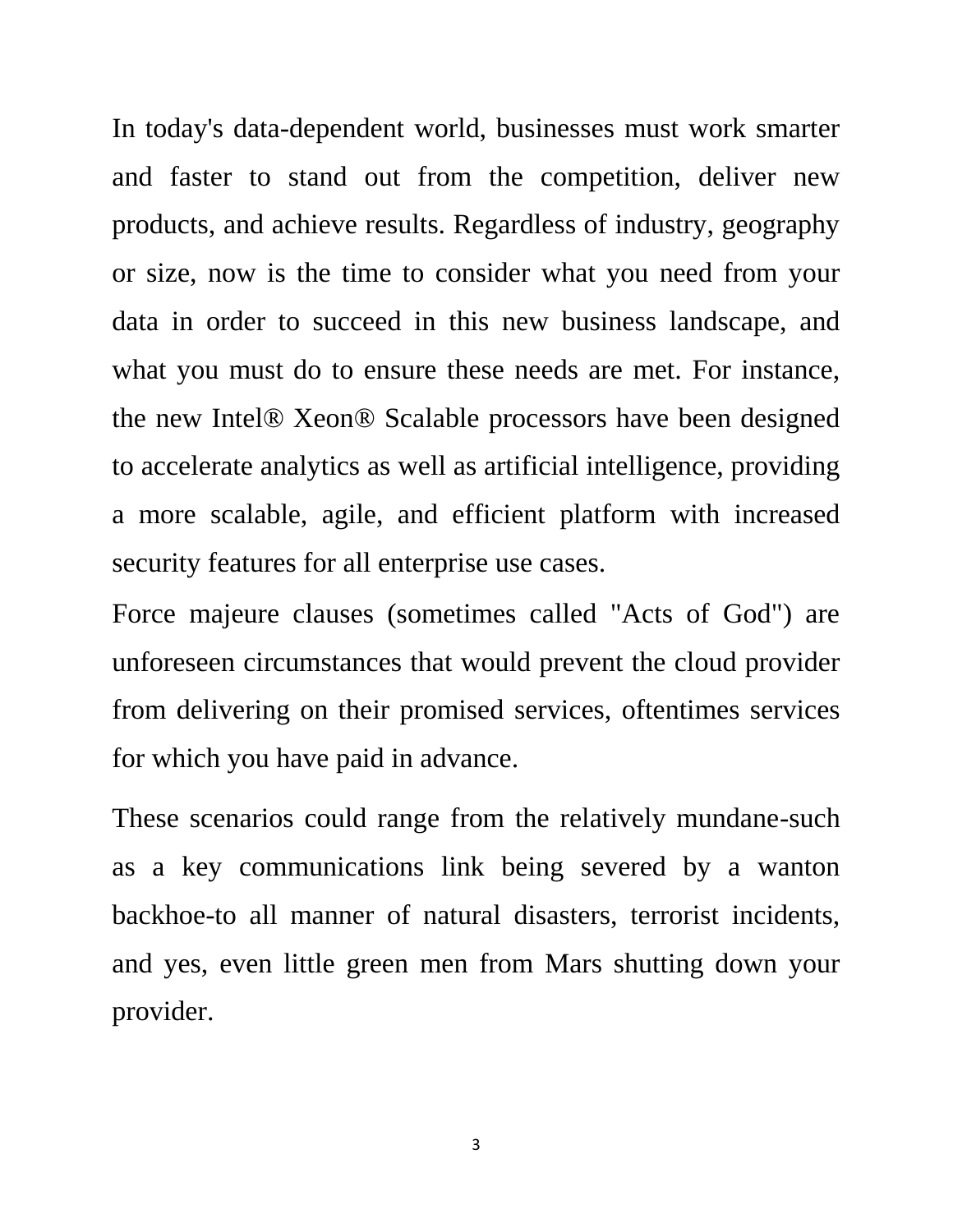While you cannot expect your cloud provider to stay up and running through every unforeseen disaster scenario, clients should protect themselves from paying for a service they cannot use.

A contract should only allow a force majeure clause to apply if the provider is in compliance with its backup obligations and the client should receive a credit for each day of interruption, and be allowed to terminate the contract should the force majeure event last more than an agreed-upon time.

In short, your cloud provider should not be able to claim force majeure if that "state-of-the-art backup data center" is really a closet in a strip mall and cannot handle the demand if the primary data center fails due to an earthquake.

Similarly, ensure you understand how your provider will handle your data in the event of a government subpoena or other action. When you control the data you may have time to get your legal "ducks in a row" should a government action take place,whereas your cloud provider may simply turn over anything and everything related to your business without a prior agreement in place.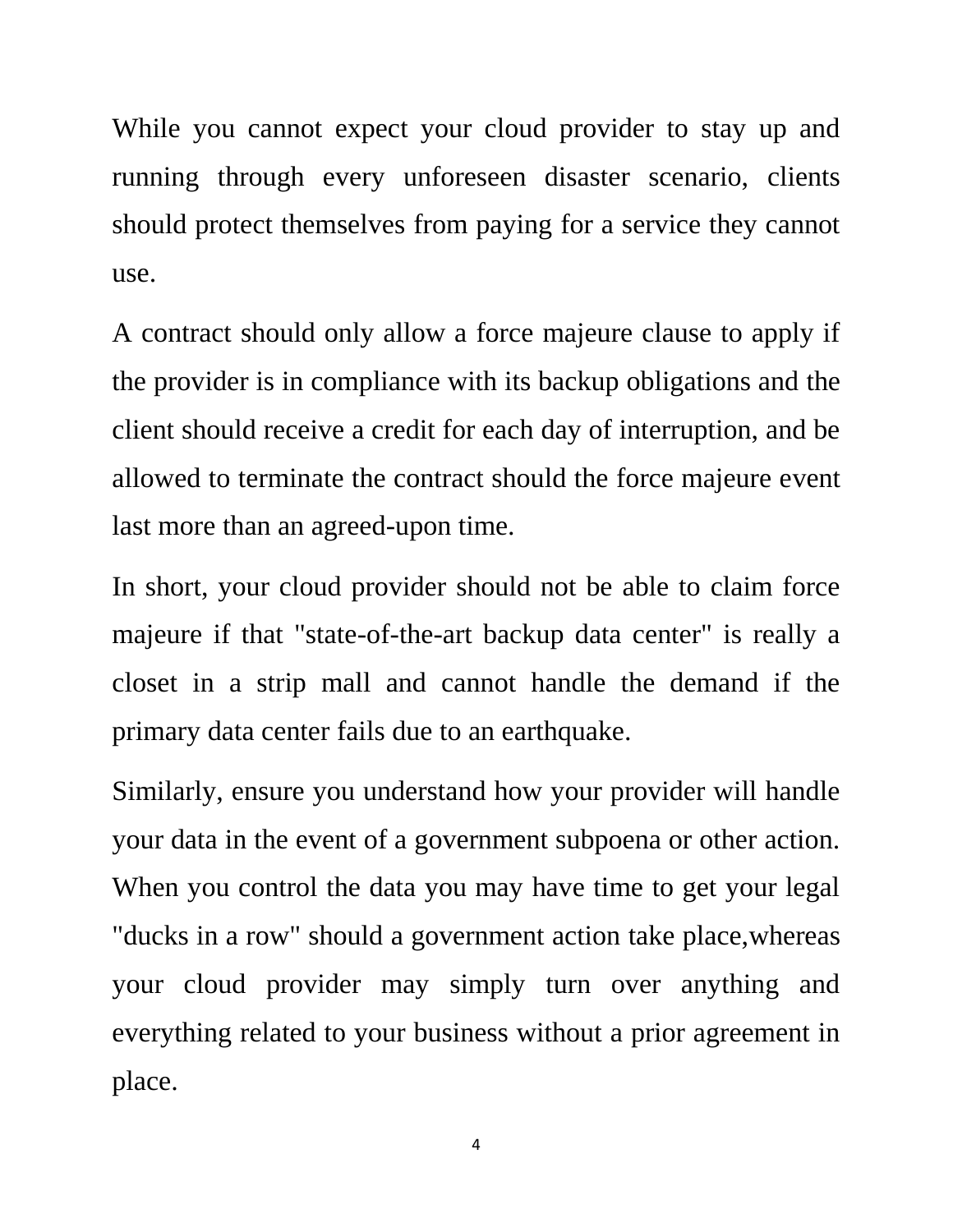## **When bad things happen to good companies**

While cloud can be cost effective and allow for innovative new capabilities, it is obviously not without risk. On what seems like a regular basis, we hear about providers "losing" a batch of backup tapes with sensitive customer information, or a security breach resulting in a similar loss.

Several protections, including provisions that "indemnify, defend, and hold harmless" the company engaging the cloud provider to be provided should the company be sued as a result of the provider's negligence.

In addition to legal concerns, many players in the cloud space are relatively new and untried, and some are bound to fail as the market matures. For a particularly risky provider, or in a situation where you cannot easily recreate the data held by your cloud vendor, it is recommended that your data be escrowed with a third party, and that contractual provisions require the vendor to return your data and destroy any copies before turning off the lights and skipping town.

## **So here are some legal strategies for successful cloud?**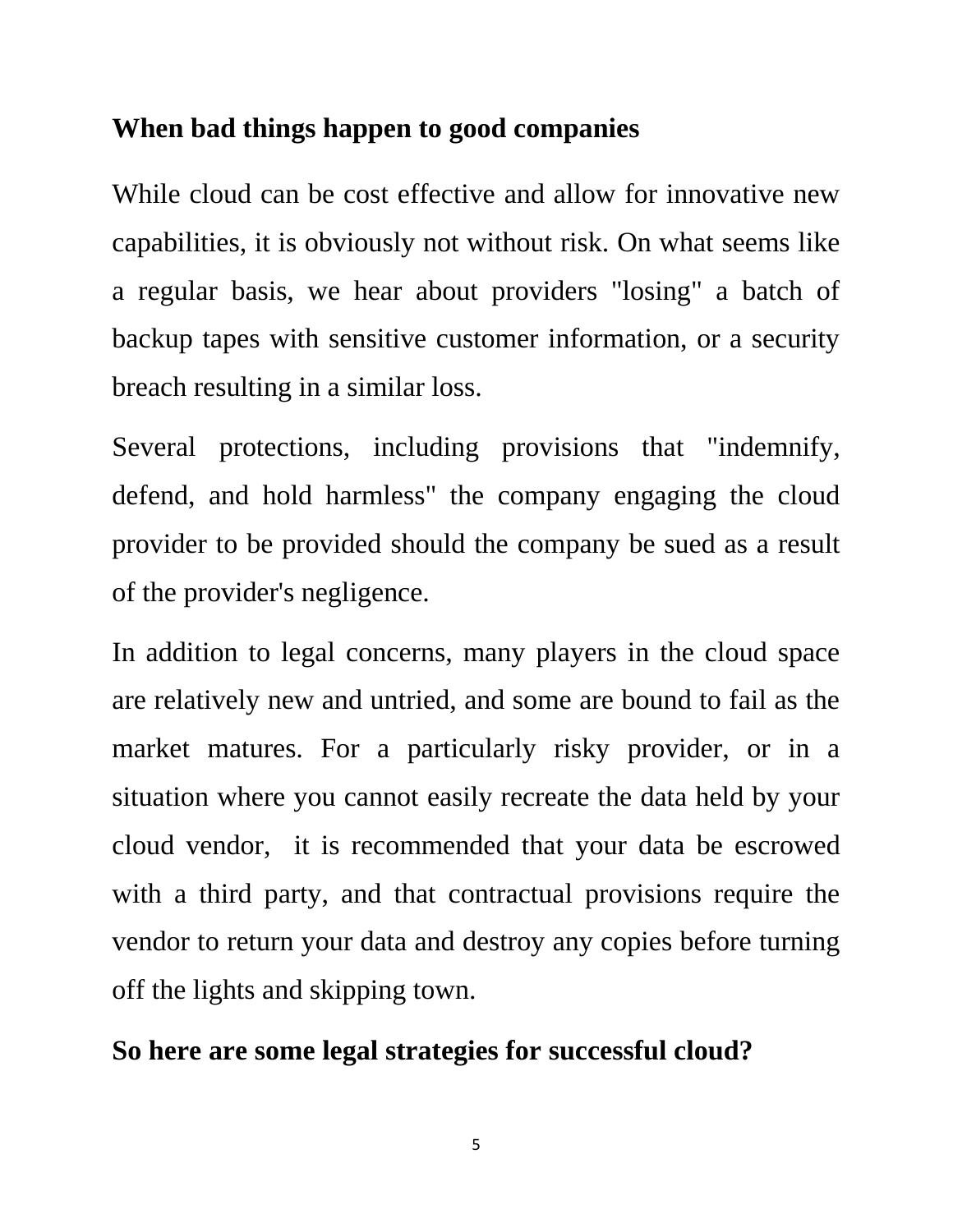In order to obtain successful cloud-based computing services, with the benefits of safety and security as well as legal compliance, an organization must first make an informed business decision about the type and sensitivity of data and service it plans to migrate to the cloud, specific configurations and type of cloud service required (e.g., private, hybrid or public), in order to comply with the organization's legal obligations. Prior to contracting with a particular cloud service provider the enterprise should insist upon transparency, identifying all of the parties involved (e.g., subcontractors), the data process flow, uses and locations. A detailed audit and assessment of the cloud service provider's security protocols and technology is recommended, and a roadmap of the service provider's future plans is also helpful. As well, a migration plan should be developed, including an assessment of current state architecture, applications, data and performance metrics, so that one knows what needs to be changed and to have a baseline to make future service level measurements meaningful. Similarly, a transition plan for exiting the cloud service relationship should be constructed in advance.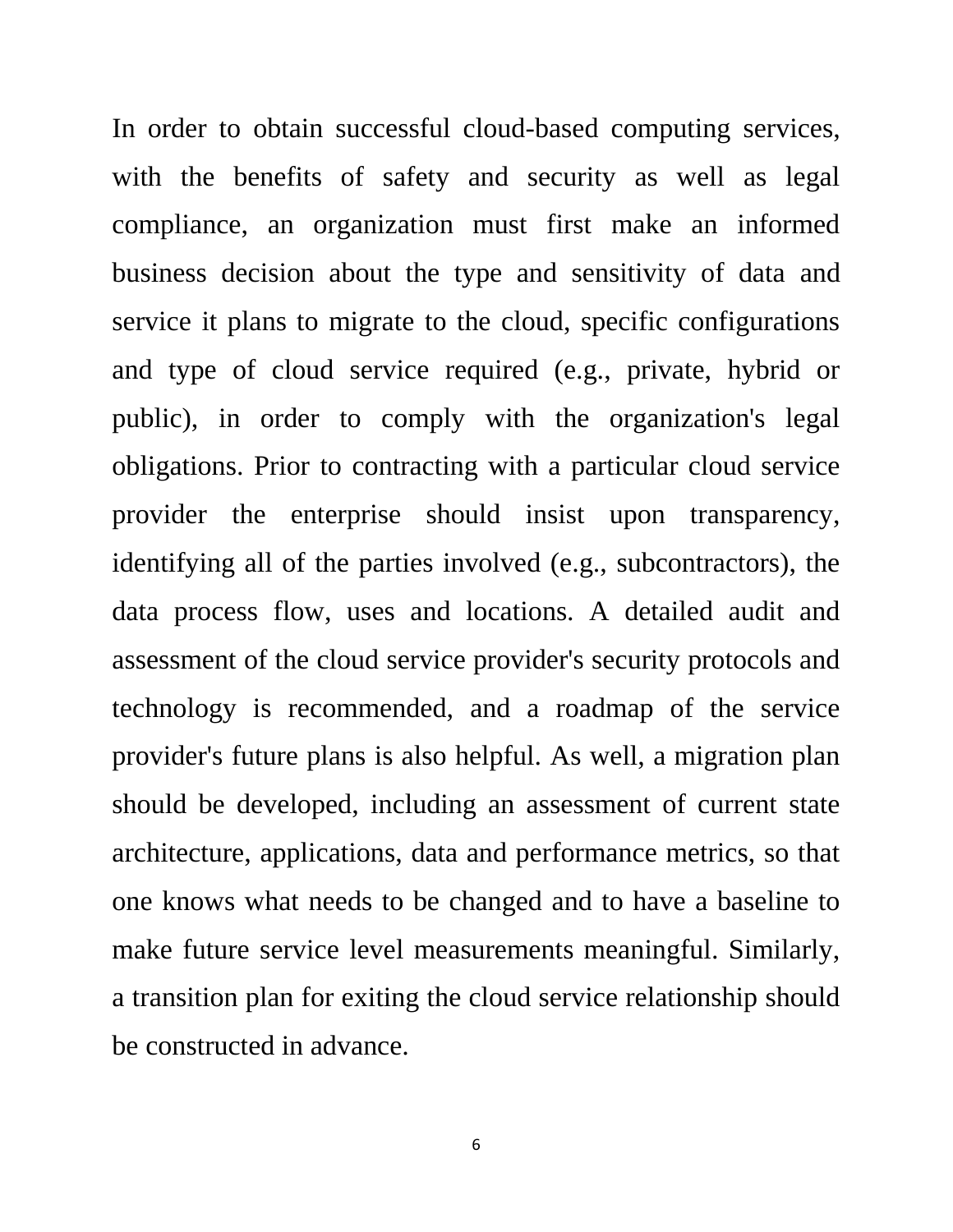Second, the organization must properly negotiate and draft the legal contract between the organization and the cloud service provider. Organizations sometimes find that cloud providers, in particular the low-cost online service providers, present "take it or leave it" contracts that are non-negotiable. The risks of doing business with these cloud service providers and accepting their boilerplate contracts are that many of them:

- lack critical enterprise-protective terms,
- do not adequately protect the customer's data,
- do not contain any guarantee as to quality of service, and
- allow for more liberal usage of personal information, which would not be sufficient for an organization to meet its privacy and other legal obligations.

Often, cloud service contracts fail to deal with proper transitioning of the data and services to another cloud provider (or back to the customer organization) when the contract or the relationship comes to an end, leaving the organization vulnerable to loss of, or inaccessible, data and interruption of critical services. Generally speaking, more industry-specific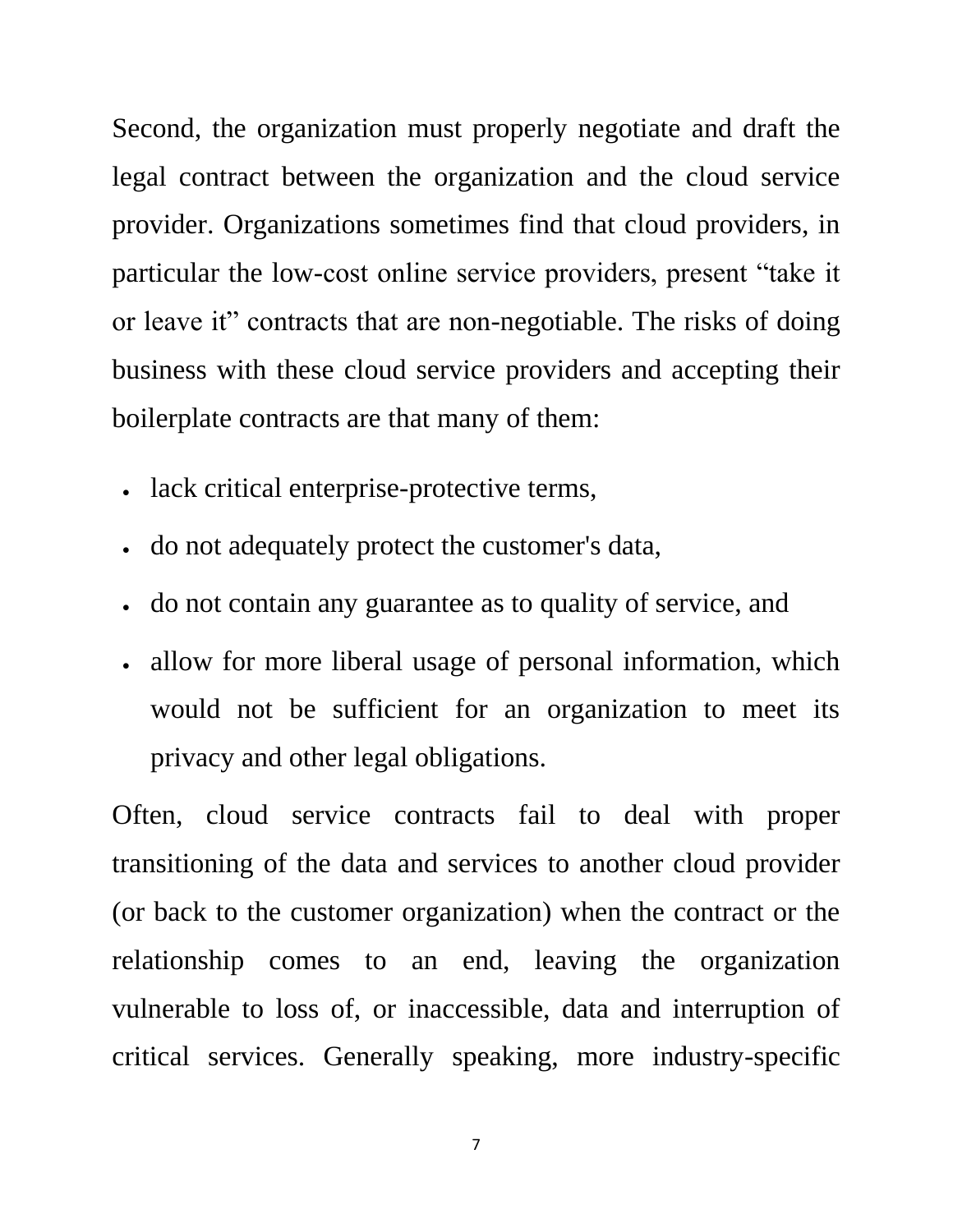cloud offerings are available, but at costs which are higher than consumer-based or generic services that are more suitable to non-enterprise or non-regulated businesses.

Terms which need to be thoroughly covered in a cloud service contract include:

- ownership of data,
- termination rights and termination assistance,
- uptime,
- service availability,
- performance levels,
- security warranties,
- allocation of liability risk,
- privacy,
- data security and breach notification requirements,
- compliance with laws and regulations,
- representations about jurisdictional exposure of information and operations, and
- remedies for breach of the contract.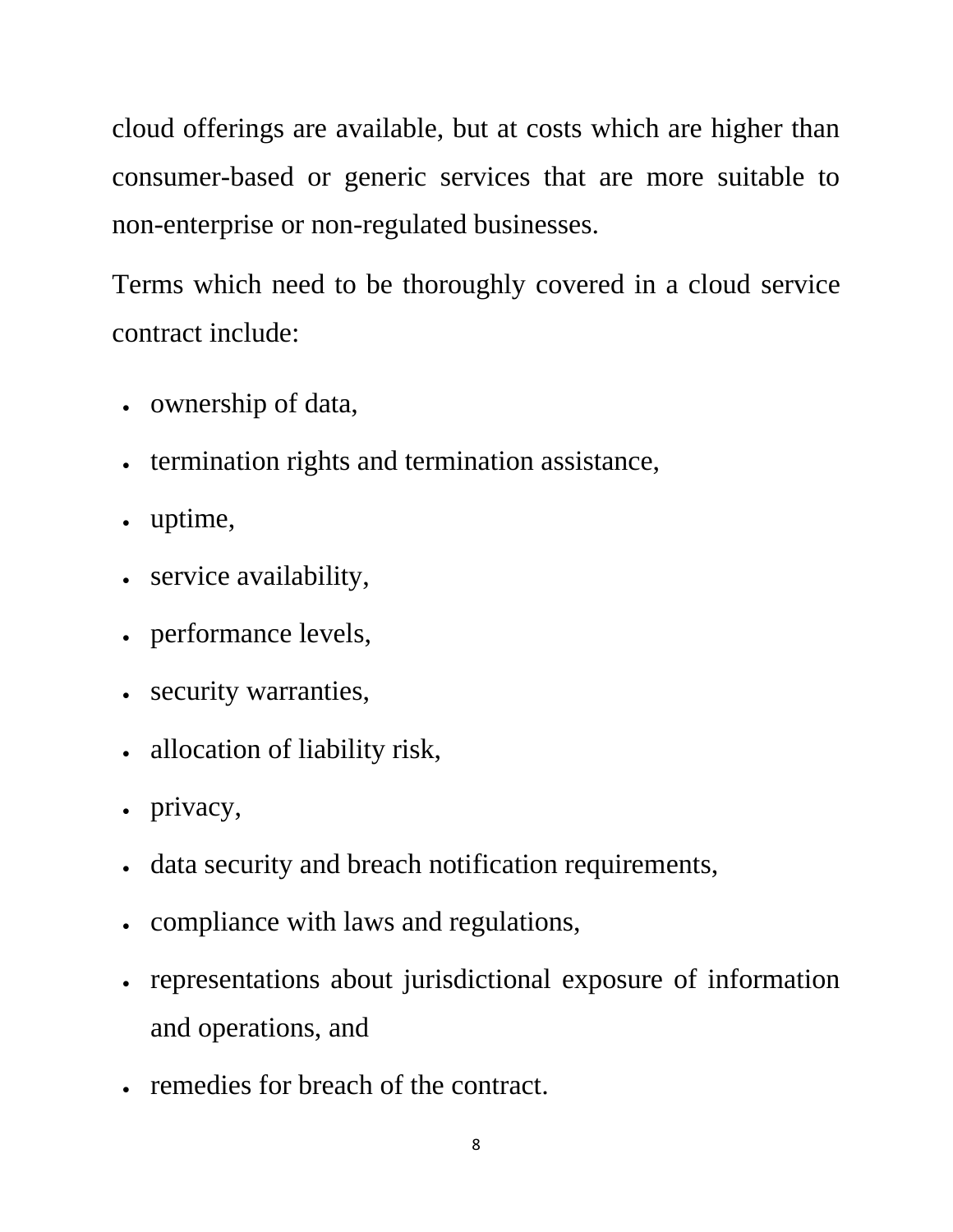Cloud service contracts should also include proper terms dealing with:

- change,
- problem resolution,
- subcontracting,
- use of open source software,
- application re-development,
- ownership of any intellectual property,
- trade-secret protection,
- confidentiality,
- testing,
- data integrity,
- potential secondary uses of data,
- assurance of data segregation and isolation,
- encryption in transit and in storage,
- backup and data recovery,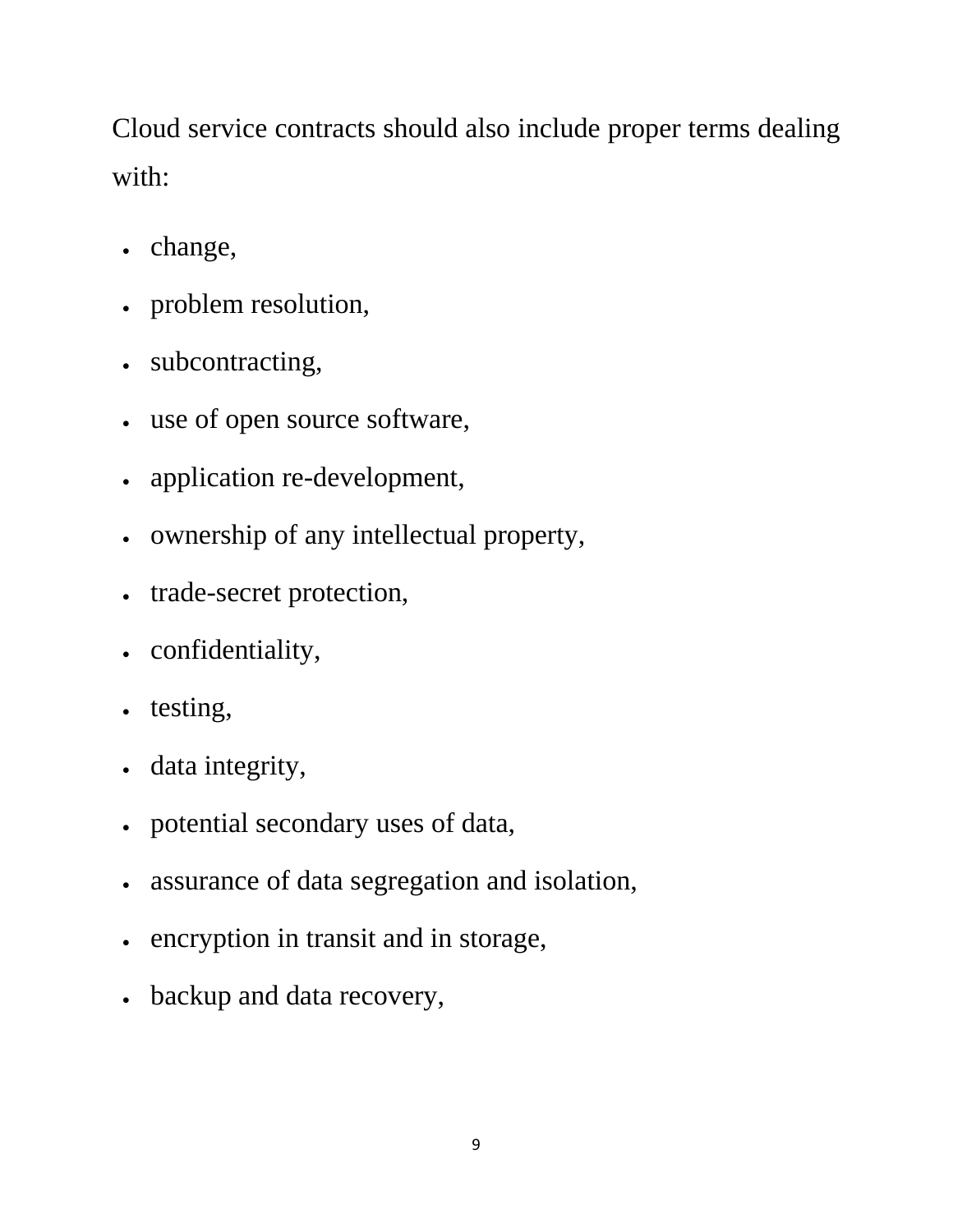- what happens to the data and the infrastructure upon termination of the agreement or in the event of a failure or insolvency of one of the parties,
- how maintenance or service interruption will be handled,
- what geographical limitations must be imposed,
- the right to audit the entities and the technology, etc.

The foregoing is not an all inclusive list. Each cloud service needs to be looked at separately and carefully analyzed to determine the full extent of the business and legal risks, before your legal counsel can advise on what contract terms are appropriate and which ones need to be revised.

The third step to achieve success with cloud-based computing is to implement appropriate internal organizational and transitional governance, policies and controls. Policies dealing with confidentiality, security, privacy, business continuity plans, ongoing risk identification and management, technical problem escalation, and electronic data retention need to be prepared or revised as well as disseminated, clarified and enforced throughout the organization. Data cleansing, encryption and backup activities may need to be incorporated into the